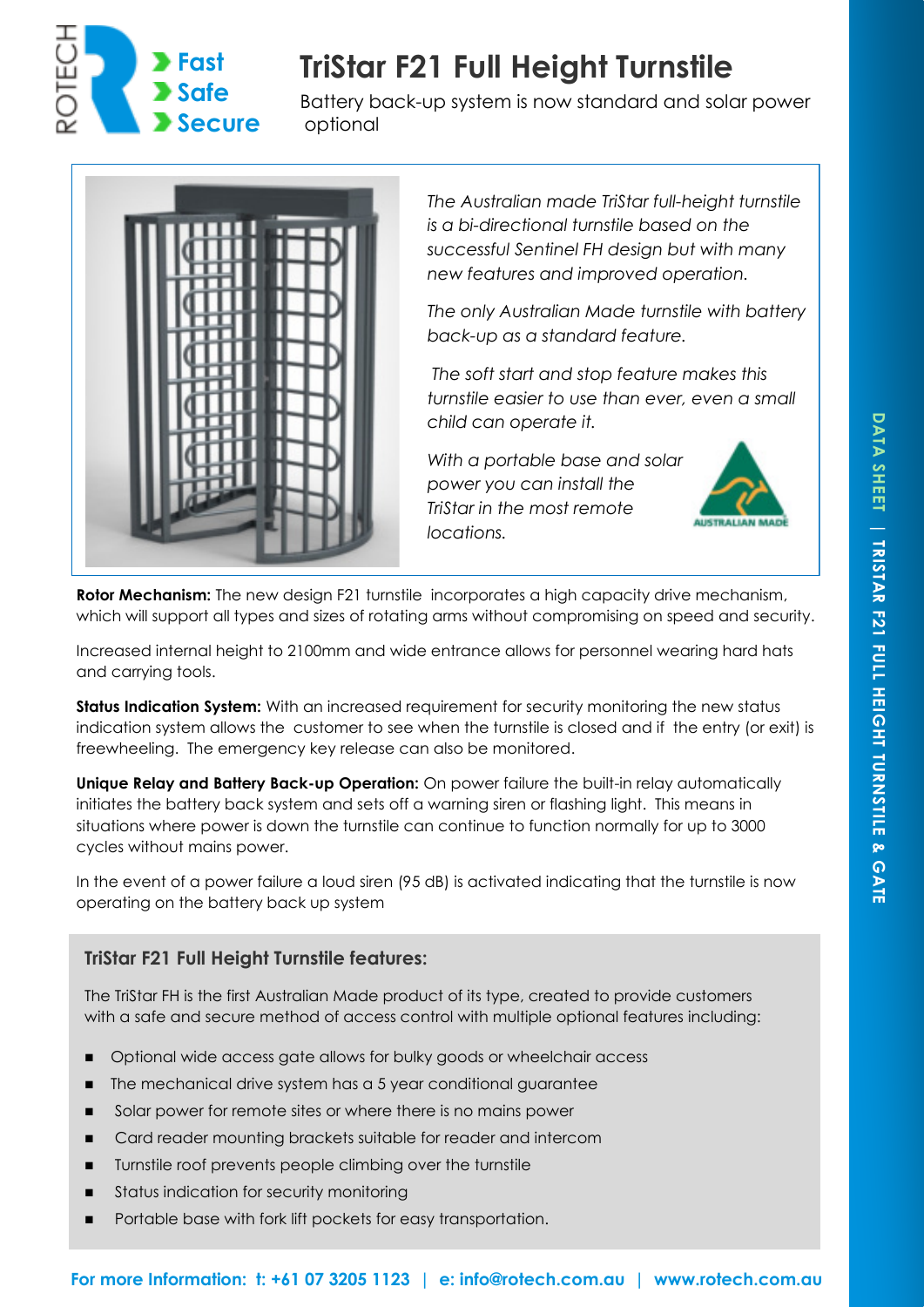# DATA SHEET | TRISTAR F21 FULL HEIGHT TURNSTILE & GATE **DATA SHEET | TRISTAR F21 FULL HEIGHT TURNSTILE & GATE**

## **Technical Specifications**

| <b>Specification</b>              | <b>TriStar FH Turnstiles</b>                                                                                         |
|-----------------------------------|----------------------------------------------------------------------------------------------------------------------|
| Throughput                        | 15 people per minute                                                                                                 |
| Duty Cycle                        | 100%                                                                                                                 |
| Current                           | 1 Amp @ 240 VAC                                                                                                      |
| <b>High Capacity</b><br>Mechanism | Mechanical pawl and rollers<br>non-reversible after 33°                                                              |
| Solenoid                          | 12V DC                                                                                                               |
| Power Failure<br>Options          | ■ Locked entry - free exit<br>Locked exit - free entry<br>Locked in both directions<br>Free wheel in both directions |
| Battery back up                   | Operates as normal for 3000<br>Operations                                                                            |



### **Dimensions**